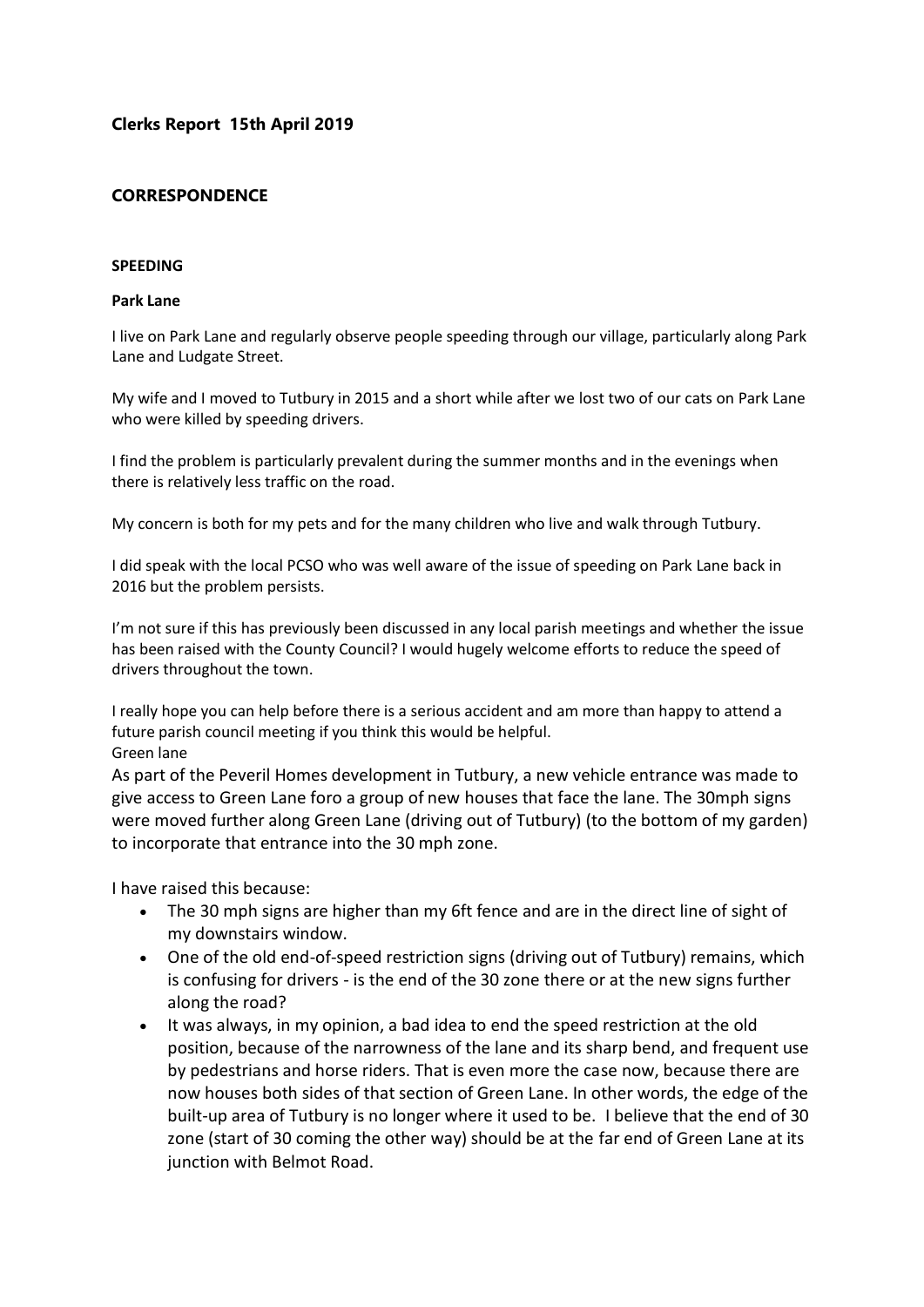I believe there should be a review of traffic flow, with the option of a one-way system or quiet lane status considered.

## **Burton Street**

- Two separate issues have been conflated safety outside school and safety at the mini-roundabout – just because a solution is not suitable for one problem, it **does not** preclude its use to solve the other problem – combining the two provides the opportunity to produce the wrong solution for both
- Responding to Cllr Crossley's points:
	- o Speed bumps of whatever type do not reduce parking spaces – a drive through Hilton will show that people park over speed bumps with no problem
	- $\circ$  Speed bumps cause wear and tear on vehicles so what! It is a minor price to pay for road safety and basically an irrelevant argument – there is a cost to all improvements.
	- $\circ$  Increased pollution an argument I once agreed with but as far as I have seen the only study into this concluded that the increased pollution was imperceptible and again it has to be weighed against a possible death – either of a child outside school or someone at the roundabout – not a particularly good argument.
- Looking at the mini-roundabout signs will not help the problem is people coming down Burton St. too quickly and giving a quick look to their right, assuming that they can get away with it. No amount of signs will make any difference. The only solution is to physically reduce vehicle speed and that probably requires a speed bump – preferably one that goes half way across the road (c.f. Rolleston) so that they cannot be ridden over like the ones in Hilton.
- Speed bumps may work outside school (both sides of the road people go up as quickly as they come down) although I often think that in those environments drivers become too focused on watching the speed bumps rather than watching out for children. My personal preference would be for flashing '20' signs at start and finish times – they work well on the guilt emotion near schools.
- Having said all that, I would have thought that the roads section of the County Council would be the best advisors on what works where – they ought to be the road safety experts?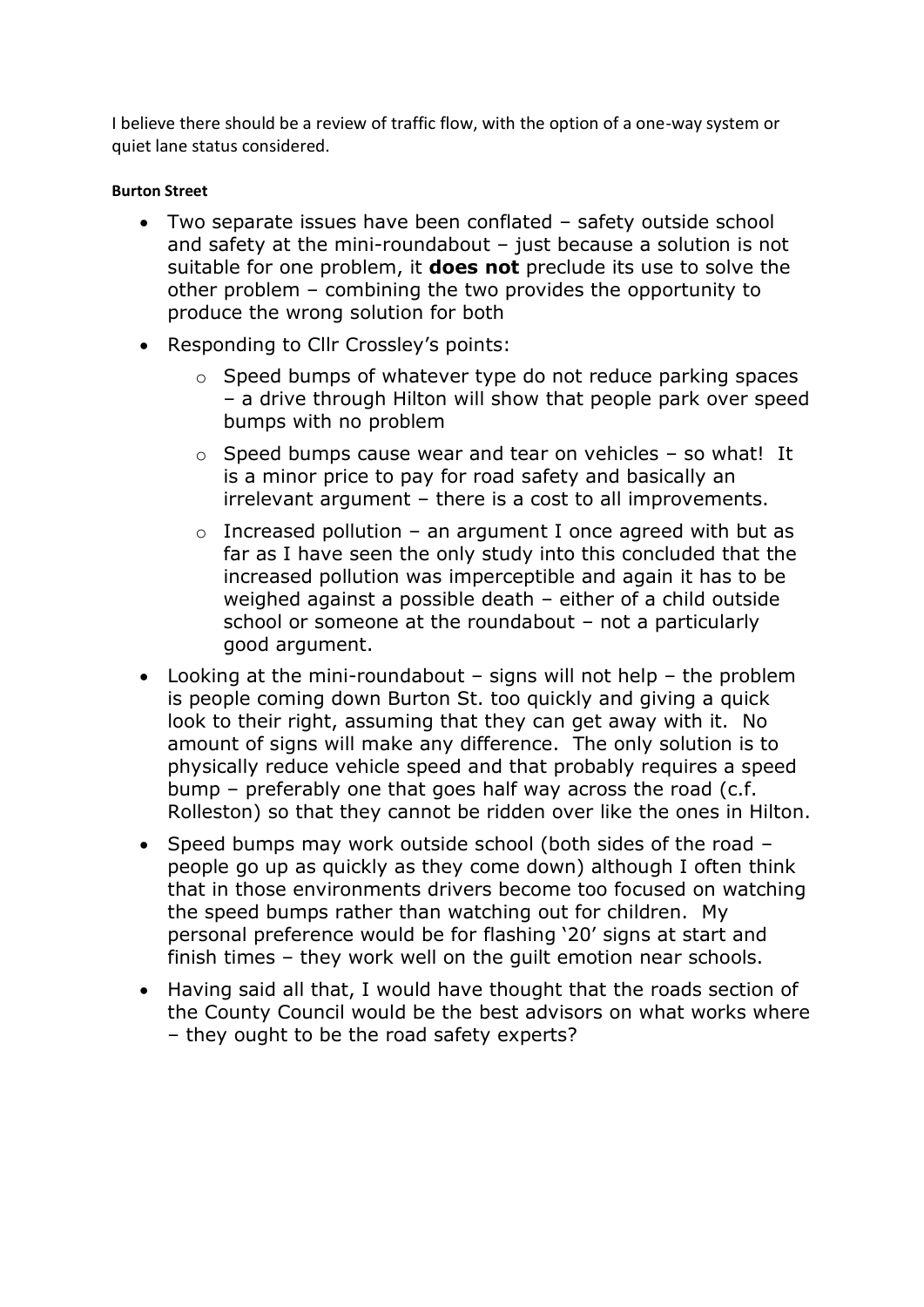## **Cllr Training Correspondence**

SPCA Planning training with Rolleston to be confirmed please let the clerk know who is interested in attending.

The following course are available with the SPCA at Stafford.

Chairmanship Skills Training Course – Wednesday 12 June 2019 Local Councillor Training Courses TUESDAY 14 MAY 2019 WEDNESDAY 29 MAY 2019 TUESDAY18 JUNE 2019

### **Planning**

Rolleston Neighbourhood comments are invited Plan consultation deadline 1<sup>st</sup> May

## **P/2019/00283**

Proposal: Felling of 1 Beech tree Location: 1 Castle Street, Tutbury, Staffordshire, DE13 9JF Grid Ref: 421096 328905Gary Shilton05-04-2019

### **[P/2019/00129](http://www.eaststaffsbc.gov.uk/MVM/Online/dms/DocumentViewer.aspx?PK=633119&SearchType=Planning%20Application)**

Proposal: Outline application for B1, B2, & B8 uses including means of access

[see guidance of change of use](https://www.planningportal.co.uk/info/200130/common_projects/9/change_of_use)

## Part B

• **B1 Business -** Offices (other than those that fall within A2), research and development of products and processes, light industry appropriate in a residential area.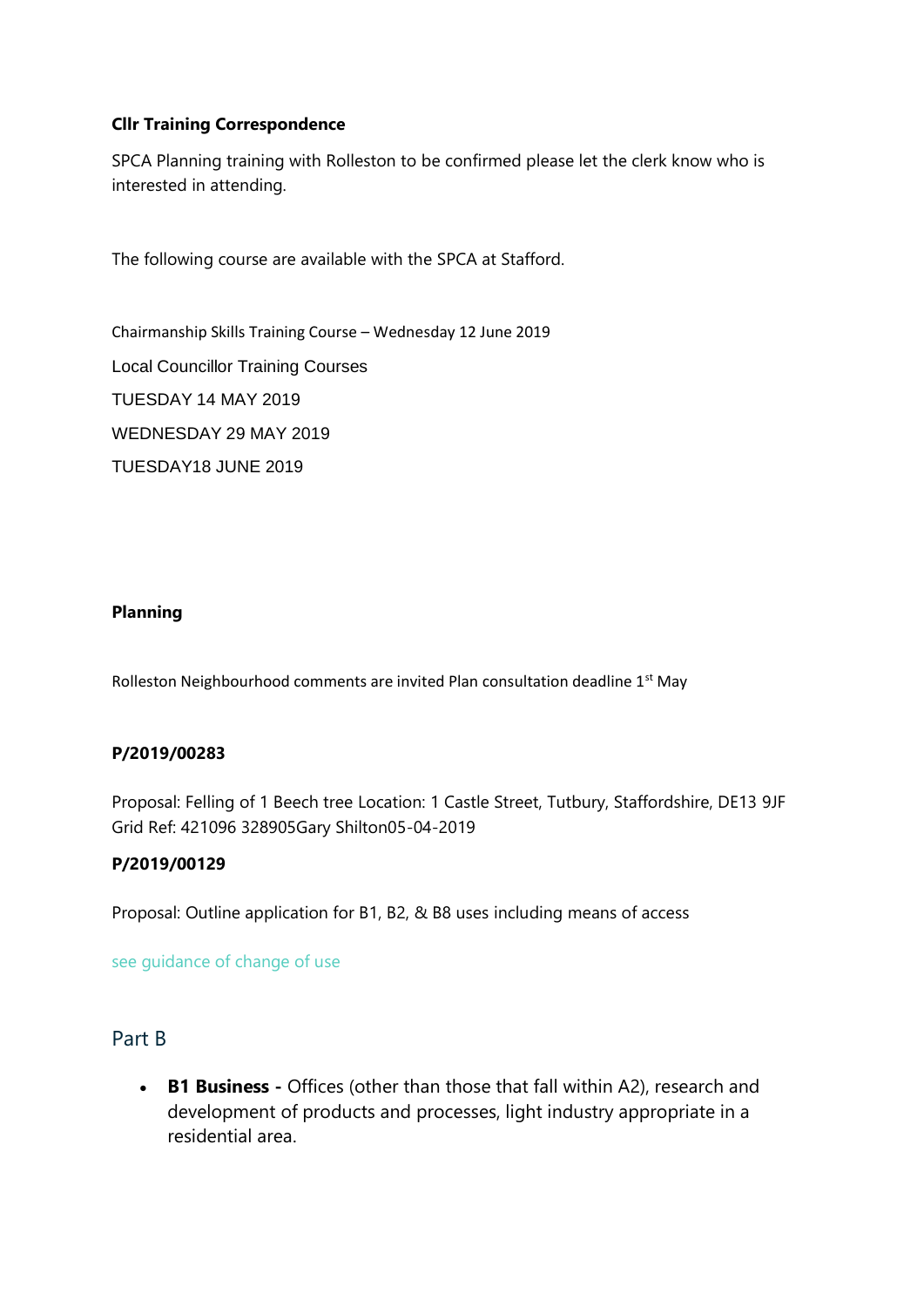- **B2 General industrial -** Use for industrial process other than one falling within class B1 (excluding incineration purposes, chemical treatment or landfill or hazardous waste).
- **B8 Storage or distribution -** This class includes open air storage.

Location: Land at Fauld Industrial Estate,, Fauld Lane, Fauld, DE13 9HS Graham Northern15-04-2019

Consider the traffic implications of this applications :

## [P/2019/00311](http://www.eaststaffsbc.gov.uk/Northgate/PlanningExplorer/Generic/StdDetails.aspx?PT=Planning%20Applications%20On-Line&TYPE=PL/PlanningPK.xml&PARAM0=633299&XSLT=/Northgate/PlanningExplorer/SiteFiles/Skins/EastStaffs/xslt/PL/PLDetails.xslt&FT=Planning%20Application%20Details&PUBLIC=Y&XMLSIDE=/Northgate/PlanningExplorer/SiteFiles/Skins/EastStaffs/Menus/PL.xml&DAURI=PLANNING)

Erection of replacement cricket nets and surfacing Tutbury Cricket Club, Bridge Street , Tutbury, DE13 9LZ

### **P/2019/00268**

- **Proposal:** Erection of a single storey side and rear extensions and loft conversion with rear dormer
- Location: 117 Holts Lane, Tutbury, DE13 9LG

### **P/2019/00390**

- **Proposal:** Erection of a single storey rear extension
- **Location:** 49 Burton Street, Tutbury, Staffordshire, DE13 9NR

### **P/2019/00385**

**Proposal** Change of use to form new dwelling from existing garage including single storey side extensions

**Location:** Residential unit adjacent to 3 Cherry Tree Cottages, Fauld Lane, Fauld, DE13 9GR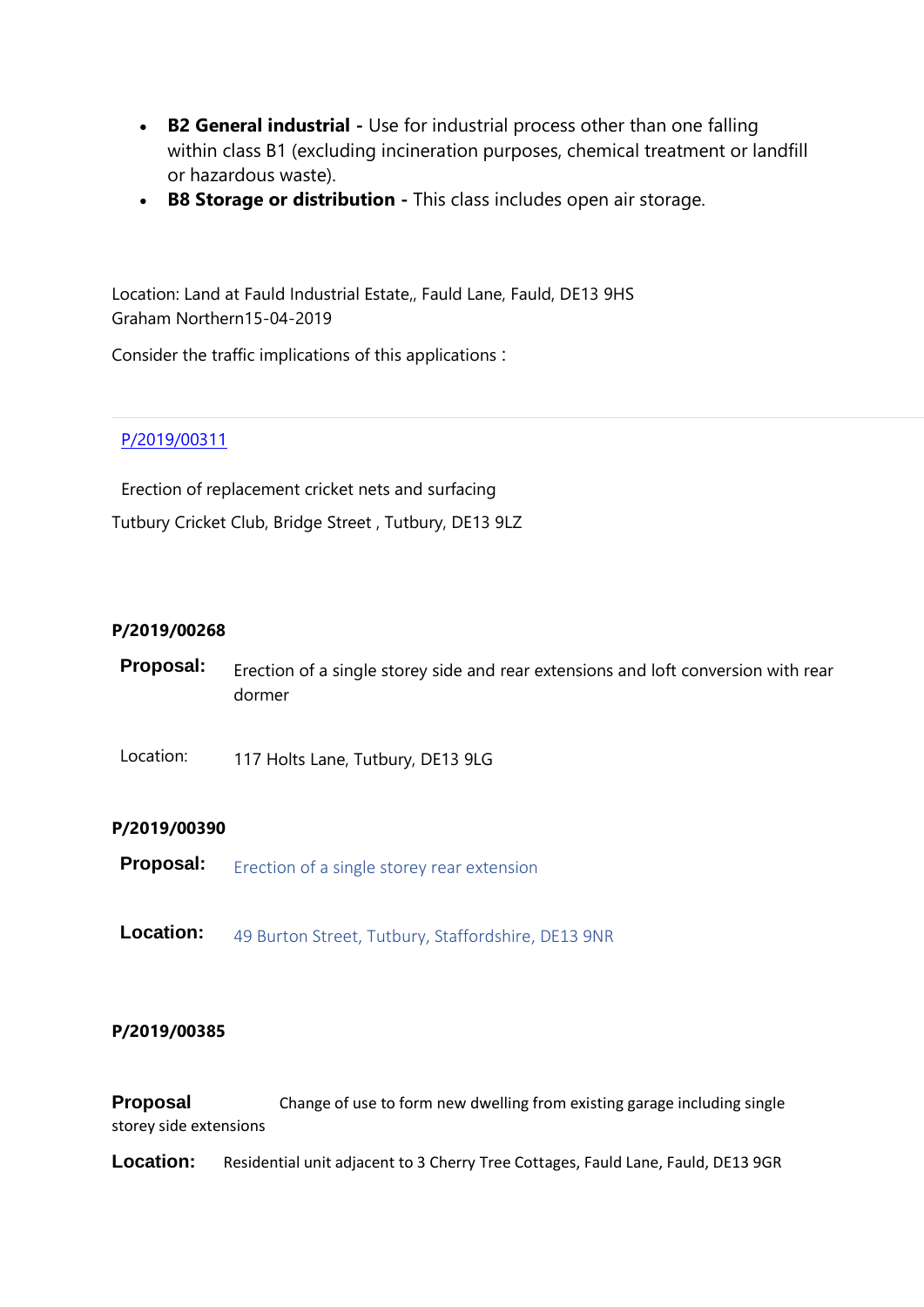Graham Northern 04-05-2019

#### **Cornmill Lane Playing fields**

Report from meeting

Informal meeting of Tutbury Tigers and Tutbury Parish Council on Sunday 24<sup>th</sup> March 2019 @1.30pm

Present: JM Tutbury Tigers (Vice Chairman)

SD Tutbury Tigers (Treasurer)

Councillor Lesley Evans Representing Tutbury Parish Council

- 1. JM stated that the Tutbury Tigers seniors wished to return to the Tutbury Playing Fields not just for financial reasons (at present costing £70 per match at Shobnall). However improvements needed to be made to the pitch to enable this to happen. JM felt that they had been unable to reach a solution to this problem. The pitch itself was in poor condition not just the warn patches but the size. JM suggested that the goal posts be moved closer to the original position which is much wider.
- 2. LE questioned as to what would happen to the junior pitch, JM replied that the larger pitch would be shared between juniors and seniors. This thought was also shared by SD.
- 3. JM and SD were concerned with the condition of the pitch not just the worn areas but the need for it to be rolled as it was in a dangerous condition, the length of the grass was also a problem. On several occasions they had been unable to play due to the grass length also that the contractor mows on top of mowed grass which builds up and kills off the grass. They have had to rake the pitch before they could play.
- 4. JM suggested that rather than the contractor cut the whole field as they have done in the past may it not be better to half this action and double up on cutting the pitch itself this would ensure that the pitch is kept short.
- 5. Another suggestion from JM and SD was to take down the goal posts after the season (last match  $4<sup>th</sup>$  May 2019) and they could be re-erected prior to the beginning of the season say  $1<sup>st</sup>$ August 2019. They would assist with the removal and re-erection. This would give the pitch a rest to recuperate. Together with this action the pitch needs to be seeded and treated. They felt strongly that if the goal posts were left up out of season children would automatically play between them, if no posts are there then they would play anywhere on the playing field.
- 6. LE advised JM and SD that the Parish Council had limited funds as their money came from the precept, which came from Villagers Council Tax and not all villagers were interested in football. She also advised JM and SD that she could not agree on any points as this was an informal meeting and any comments would be reported back to the Councillors at the next Parish Council Meeting for their consideration JM and SD understood this.
- 7. LE asked if Tutbury Tigers could work with the FA to get a Pitch Assessment and Groundsman Resource to review the Pitch. SD advised that this had already been booked and paid for but they were awaiting a visit.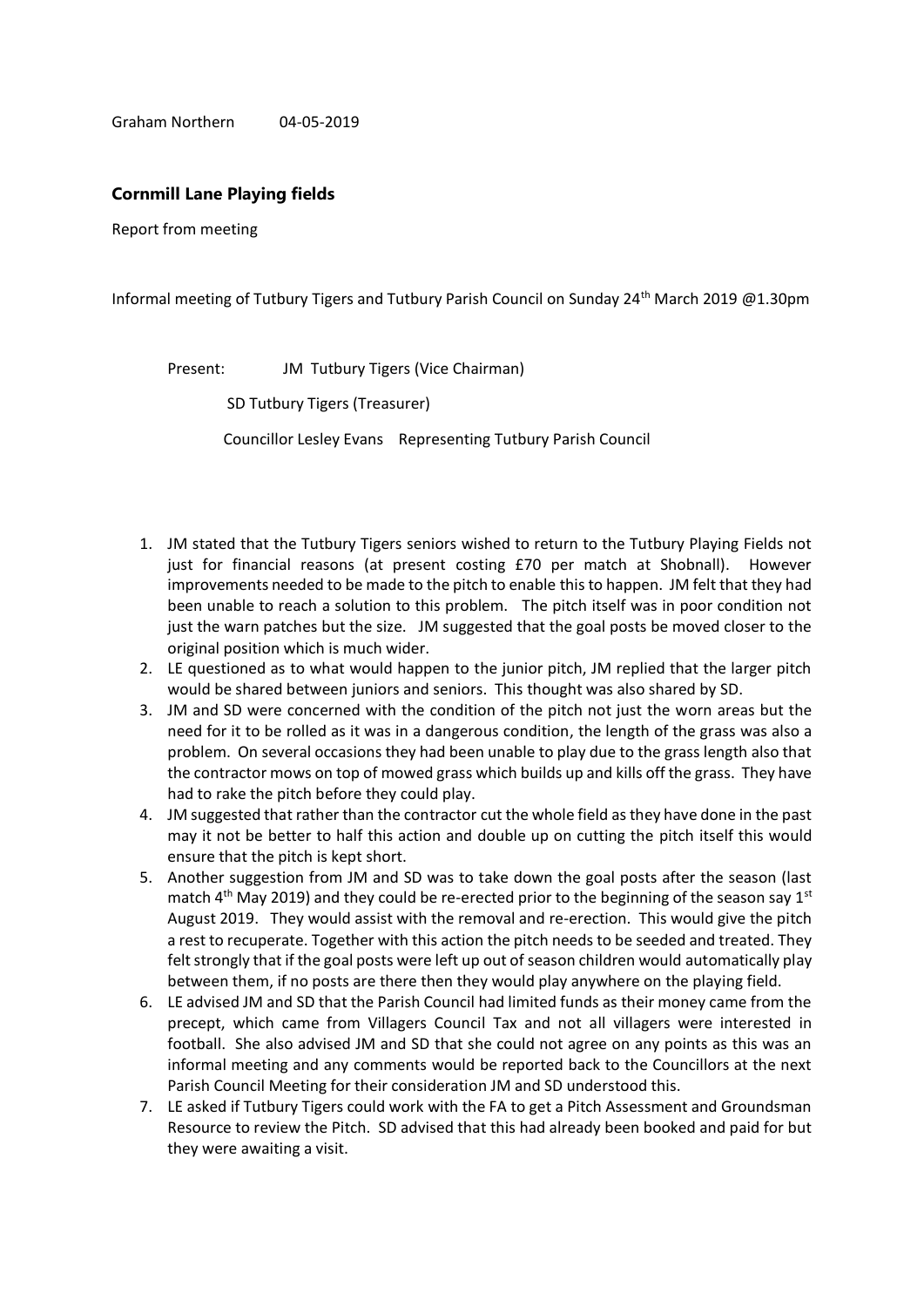- 8. LE asked if Tutbury Tigers could apply for Grants and JM and SD said they could once the PA & G R review findings had been received.
- 9. LE requested JM and SD thoughts on 'moveable goal posts' both agreed that these would be a waste of money, basically due to the logistics.
- 10. JM and SD expressed their concern that the relationship between the Parish Council had broken down and suggested a bi-annual formal meeting would be valuable to both parties. Not a full Parish Council meeting, a meeting with the 'Recreational Committee and the Tutbury Tigers committee.
- 11. LE asked JM and SD if they had any thoughts on the siting of a 5 a side pitch. JM and SD expressed their thoughts on the waste of the basket ball court. This would be suitable for a 5 a side in bad weather if the surface was changed. LE reminded JM and SD the limitation of funds but JM and SD said once again they could apply for a grant funding. They both added that this could bring in revenue to the Parish Council as it could be hired out.
- 12. LE exchanged email addresses with SD to enable her to forward the draft minutes to be checked by JM and SD to enable her to pass the final minutes onto the Tutbury Parish Council via their Clerk.

There being no other business the meeting closed at 2.15pm.

Quote for pitch improvements

# **Item 2- Over-seeding Main Pitch.**

Supply and drill BSH Rapid Sports Renovator Grass Seed @ 20gms per m2 using a Vredo Over seeding drill.

# **Price £485.00 + VAT**

# **Item 3 - De-compaction**

For de-compacting football pitch using Imants Shockwave de-compactor.

# **Price £295.00 + VAT**

# **Or**

For de-compacting football pitch using a Verti – drain. **Price £325.00 + VAT**

Rolling of the pitch

£115

Grass seed £44 sack

### **Bust Shelter Review**

**Holts Lane**.....Shrubbery needs a cut back and the wooden structure of the shelter needs a coat of wood treatment/preservative.